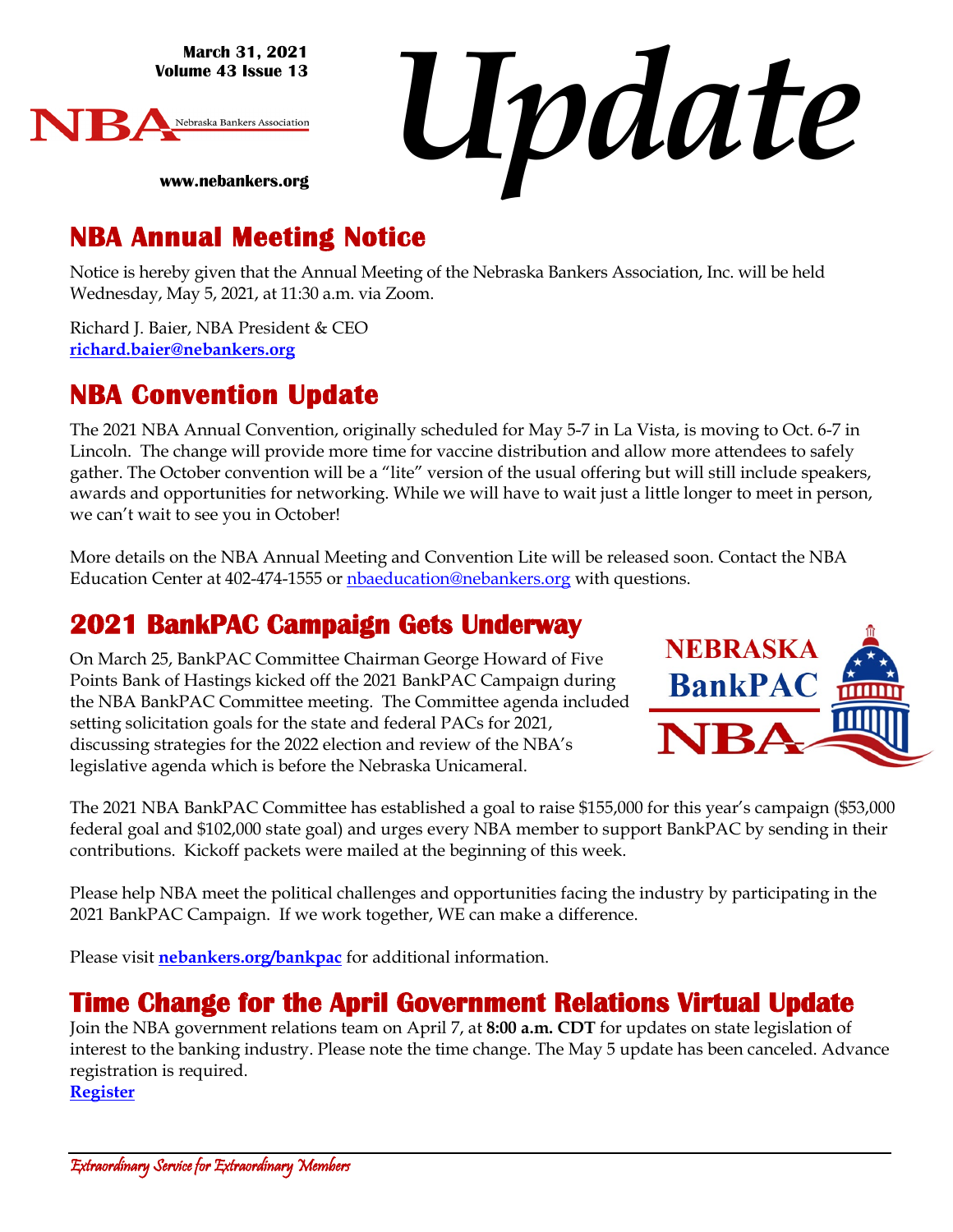# **Paycheck Protection Program Updates**

#### *Program Extension*

President Biden signed H.R. 1799, extending the Paycheck Protection Program (PPP) through May 31. The bill also gives the Small Business Administration (SBA) 30 additional days to process loan applications made by the new deadline.

#### *Procedures to Clear Hold Codes, Error Messages*

The SBA issued a procedural notice outlining new procedures for lenders to clear hold codes. After a lender has obtained the borrower's written certification and supporting documentation to resolve all outstanding hold codes and error messages, the lender may now execute the updated certification within the PPP platform. SBA will also remove error messages indicating a disqualifying criminal history or delinquent or defaulted federal student loan.

**[Read the Notice](https://www.sba.gov/sites/default/files/2021-03/Procedural%20Notice%205000-808216%20-%20Second%20Notice%20to%20Address%20Hold%20Codes%20for%20PPP%20Loans.pdf)**

*Funding*

As of March 28, 53,465 PPP loans for a total of \$1.6 billion have been approved in Nebraska. Nationwide, 3,584,826 loans for a total of \$211.8 billion have been approved in 2021. Over 76% of those loans were made by banks.

**[Learn More](https://www.sba.gov/sites/default/files/2021-03/PPP_Report_Public_210328-508.pdf)**

# **Federal Eviction Moratorium Extended to June 30**

The Centers for Disease Control and Prevention announced the federal eviction moratorium has been extended through June 30.

## **Guide to HMDA Reporting**

The Federal Financial Institutions Examination Council released its 2021 Guide to Home Mortgage Disclosure Act (HMDA) Reporting. The 2021 guide focuses on HMDA data submissions due March 1, 2022 and offers the most official source for assisting institutions in their HMDA reporting. **[Read the Guide](https://www.ffiec.gov/hmda/pdf/2021Guide.pdf)**

## **PPE as Qualified Medical Expenses**

The Internal Revenue Service announced that the purchase of personal protective equipment, such as masks, hand sanitizer and sanitizing wipes, are qualified medical expenses if used for preventing the spread of coronavirus. The announcement applies to expenses incurred on or after Jan. 1, 2020, and permits these expenses to be paid tax-free with health savings accounts, Archer MSAs, health FSAs, and HRAs. The announcement also allows employers and plan administrators to amend their plans to include these expenses.

**[Read the Announcement](https://www.irs.gov/pub/irs-drop/a-21-07.pdf)**

# **NCUA Extends Comment Period on CUSO Proposal**

The National Credit Union Administration (NCUA) extended the comment period on its proposed rule to expand the range of permissible lending activities for credit union service organizations (CUSO). The proposed rule would undermine restrictions on credit union field of membership. Comments are due April 30.

**[Learn More](https://secureamericanopportunity.com/take-action/comment-on-ncuas-proposed-credit-union-service-organizations-cusos-rule/)**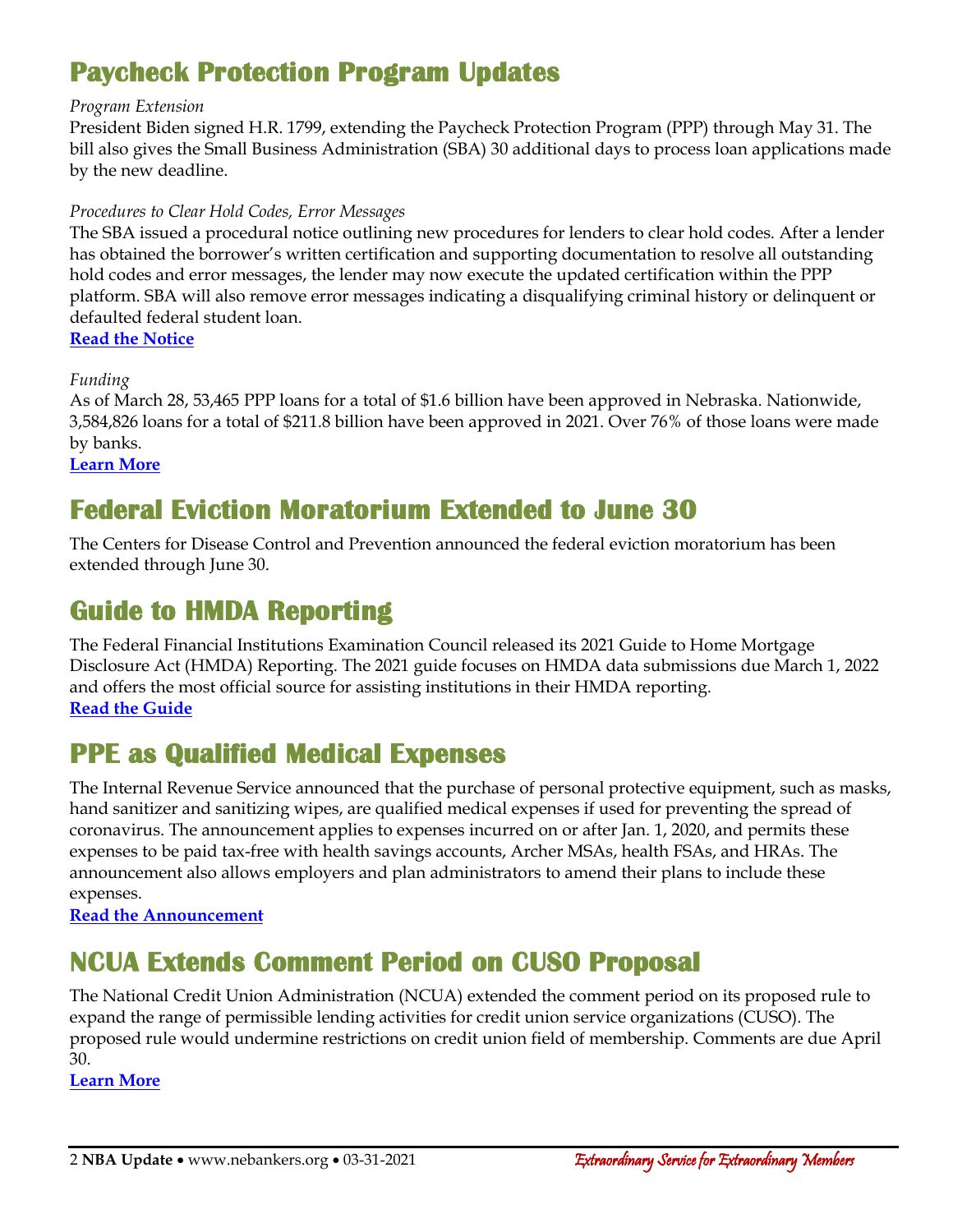# **Training Opportunities**

#### **Spring Agri-business Conference**

Markets, weather and policy all have an impact on agricultural producers' bottom line. The Spring Agri-business Conference will keep your bank on top of these agricultural issues and help you better serve your customers. The virtual conference is April 6 and 7 from 9:00 a.m. to 12:00 p.m. CDT. **[Register](https://web.nebankers.org/events/2021Spring%20Agribusiness%20Virtual%20Conference-11584/details)**



*Dr. David Kohl leads the lineup for the Agri-business Conference.*

#### **Economic Inclusion and Mobility for Nebraska Families**

Join the NBA, the Nebraska Independent Community Bankers, the Nebraska Council on Economic Education and the Federal Deposit Insurance Corporation (FDIC) next month for a webinar on low-cost transaction and savings accounts. It will cover successful outreach from banks and community organizations working to increase the financial capability of Nebraskans. The webinar is April 14 at 1:00 p.m. CDT. **[Register](https://web.cvent.com/event/ff617a4d-c9d9-431d-aeba-5c5d5b34448b/regProcessStep1)**

## **USDA Pandemic Assistance for Producers**

The U.S. Department of Agriculture (USDA) is establishing a new initiative, USDA Pandemic Assistance for Producers, to reach a broader set of producers than in previous COVID-19 aid programs. The USDA will dedicate at least \$6 billion toward the new programs. The department will also develop rules for new programs that will put a greater emphasis on outreach to small and socially disadvantaged producers, specialty crop and organic producers, timber harvesters, as well as provide support for the food supply chain and producers of renewable fuel, among others. Existing programs like the Coronavirus Food Assistance Program will fall within the new initiative and, where statutory authority allows, will be refined to better address the needs of producers. **[Learn More](https://www.fsa.usda.gov/news-room/news-releases/2021/after-identifying-gaps-in-previous-aid-usda-announces-pandemic-assistance-for-producers-to-distribute-resources-more-equitably)**

# **ABA Seeks Participants for Older Americans Benchmarking Survey**

Share how your bank educates older customers and train staff to identify and respond to elder fraud by participating in the ABA Older Americans Benchmarking Survey. Results of the survey are used by the ABA Foundation to develop resources and training for banks and to advocate on behalf of the industry. **[Sign Up](https://www.aba.com/news-research/research-analysis/2021/03/12/17/18/2021-older-americans-survey-interest-form)**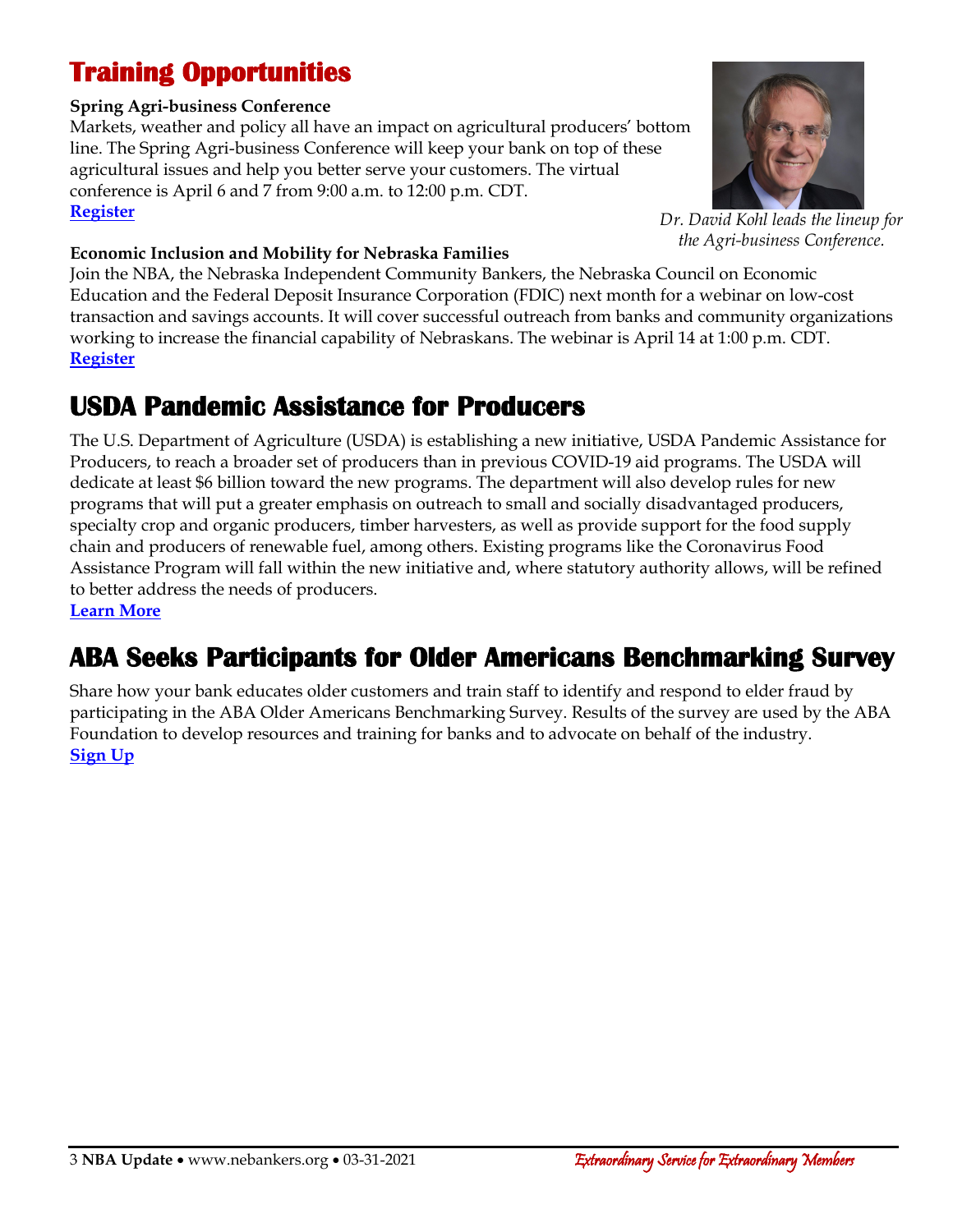# **April is Financial Literacy Month**

Financial Literacy Month is an opportunity to highlight your bank's efforts to improve financial capabilities, especially among youth, and to promote financial well-being for all consumers.

NBA Preferred Vendor, EverFi, can help with your bank's financial literacy efforts. EverFi is a leading financial literacy software company. Its award-winning program teaches, assesses and certifies students in financial literacy. If your bank is interested in partnering with EverFi, contact Ryan Swift at [ryan@everfi.com](mailto:ryan@everfi.com) **[Learn More](https://everfi.com/financial-education/)**

# EVERFI

More financial literacy resources

- **[FDIC Money Smart](https://www.fdic.gov/resources/consumers/money-smart/index.html)**
- **[Federal Reserve Education](https://www.federalreserveeducation.org/)**
- **[Get Smart About Credit](https://www.aba.com/advocacy/community-programs/get-smart-about-credit)**
- **[MyMoney.Gov](https://www.mymoney.gov/Pages/default.aspx)**
- **[Safe Banking for Seniors](https://www.aba.com/advocacy/community-programs/safe-banking-for-seniors)**
- **[Teach Children to Save](https://www.aba.com/advocacy/community-programs/teach-children-save)**

# **Compliance Alliance**

**Q**: For a cashier's check and holds under Reg. CC, isn't the bank required to make the first \$5,525 available by the next business day?

**A:** Actually, Reg. CC allows the bank to combine the large deposit hold with a case-by-case hold. This would make the first \$225 available next business day, \$5,300 available the 2nd business day, and the remainder on or before the seventh business day.

If a depositary bank invokes an exception contained in paragraphs (b) through (e) of this section with respect to a check described in  $\S 229.10(c)(1)$  (i) through (v) or  $\S 229.10(c)(2)$ , it shall make the funds available for withdrawal not later than a reasonable period after the day the funds would have been required to be made available had the check been subject to 229.12.

§ 229.13(h)(2): [https://www.ecfr.gov/cgi-](https://www.ecfr.gov/cgi-bin/retrieveECFR?gp=&SID=fde8e285b24dc87116357b82d9888996&mc=true&n=pt12.3.229&r=PART&ty=HTML#se12.3.229_113)

[bin/retrieveECFR?gp=&SID=fde8e285b24dc87116357b82d9888996&mc=true&n=pt12.3.229&r=PART&ty=H](https://www.ecfr.gov/cgi-bin/retrieveECFR?gp=&SID=fde8e285b24dc87116357b82d9888996&mc=true&n=pt12.3.229&r=PART&ty=HTML#se12.3.229_113) [TML#se12.3.229\\_113](https://www.ecfr.gov/cgi-bin/retrieveECFR?gp=&SID=fde8e285b24dc87116357b82d9888996&mc=true&n=pt12.3.229&r=PART&ty=HTML#se12.3.229_113)

- **[Live Demo on Thursday, April 1, 1:00 p.m. CT](https://compliancealliance.com/news-events/event/live-membership-demo-04-01-2021)**
- **[Live Demo on Tuesday,](https://compliancealliance.com/news-events/event/live-membership-demo-04-06-2021) April 6, 10:00 a.m. CT**

Compliance Alliance offers a comprehensive suite of compliance management solutions. To learn how to put them to work for your bank, call (888) 353-3933 or email **[info@compliancealliance.com](mailto:info@compliancealliance.com)** and ask for our Membership Team.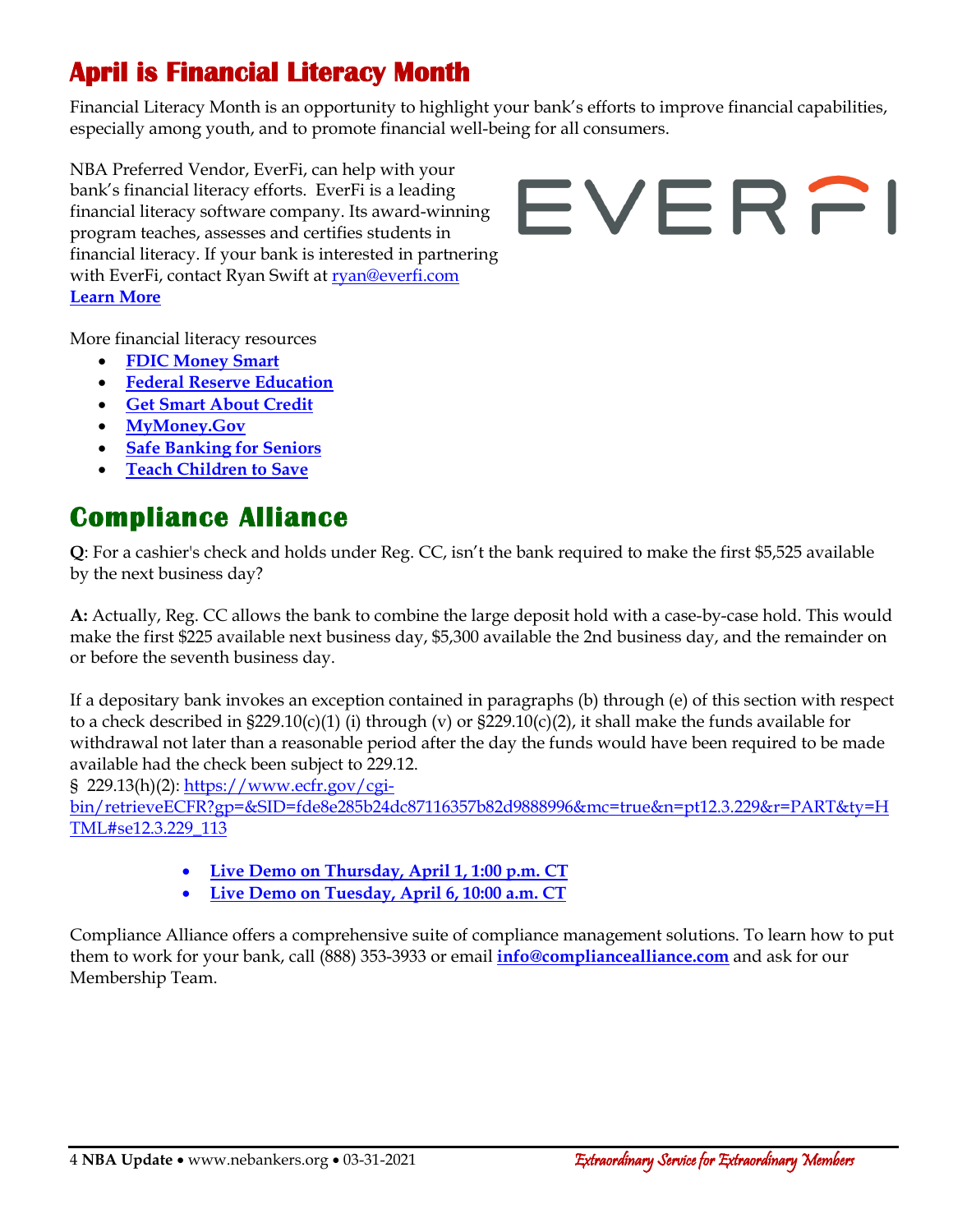

March 26, 2021

The Legislature concluded its work for the week on Thursday afternoon and will return on Monday to continue processing priority bills. Thus far, the body has advanced 23 of the 104 designated priority bills beyond the General File stage of debate. The initial "Consent Calendar" of the year is scheduled for Monday, with seven bills on the Agenda under this streamlined process.

## **NBA SUPPORTED BILLS PASSED**

The following bills of interest to the NBA, including two bills on the NBA Affirmative Legislative Agenda, have been given final approval by the Legislature:

**LB 66 – Public Funds Deposit Security Act**: LB 66, introduced by Senator Matt Williams (Gothenburg), on behalf of the NBA, makes a series of "technical" amendments to the Public Funds Deposit Security Act in recognition of the differences between the "dedicated" method and the "single bank pooled collateral" method of pledging for public funds by changing references from "custodial official" to "governmental unit," where applicable. In addition, the bill provides for the manner in which a valid and perfected security interest is to be established in securities pledged for public funds under the "single bank pooled collateral" method of pledging for public funds. Finally, the bill clarifies that a bank, capital stock financial institution or qualifying mutual financial institution which is chartered by a foreign state agency as defined in **Neb.Rev.Stat.** Section 8- 101.03(13) may serve as a qualified trustee under the "dedicated" and the "single bank pooled collateral" method of pledging for public funds.

**LB 94 – Online Notary Public Act**: Introduced on behalf of the NBA by the Government, Military and Veterans Affairs Committee, LB 94 will clarify that (1) online notarial acts performed after April 2, 2020 and before July 1, 2020, pursuant to the Governor's Executive Order No. 20-13; and (2) legal instruments executed during this time period involving online notarial acts shall not be invalidated.

#### **LB 297 – Nebraska Protection of Vulnerable Adults From Financial Exploitation Act**:

Introduced by Senator Brett Lindstrom (Omaha), LB 297 will authorize qualified persons (any broker-dealer, investment advisor, agent, investment advisor representative, or person who serves in the supervisory, compliance, or legal capacity for a broker-dealer or investment advisor) to notify Adult Protective Services Division of the Department of Health and Human Services and the Department of Banking and Finance in any case in which the qualified person reasonably believes that financial exploitation of an eligible adult may have occurred, may have been attempted, or is occurring or been attempted. The bill would also allow qualified persons, upon such reasonable belief, to notify any third party previously designated by an eligible adult to receive notification and to delay transactions for a period of up to 15 business days. The broker-dealer or investment advisor would be required to immediately, but in no event more than two business days after the requested